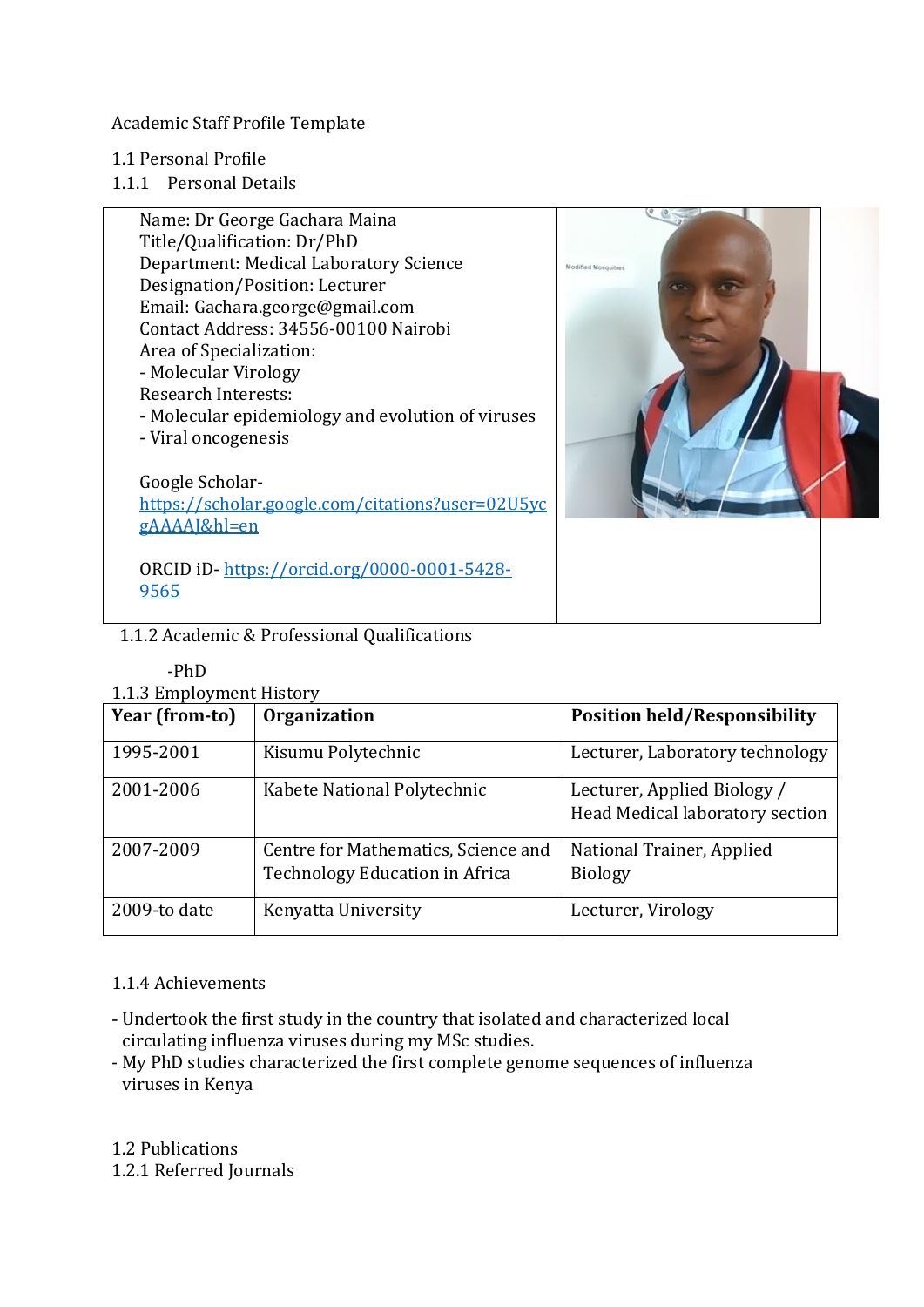- Aluora, P.O., Muturi, M.W. & Gachara, G. Seroprevalence and genotypic characterization of HBV among low risk voluntary blood donors in Nairobi, Kenya. Virol J 17, 176 (2020).
- Jepkemei, K. B.; Ochwoto, M.; Swidinsky, K.; Day, J.; Gebrebrhan, H.; McKinnon, L. R.; Andonov, A.; Oyugi, J.; Kimani, J.; Gachara, G.; Songok, E. M.; Osiowy, C., Characterization of occult hepatitis B in high-risk populations in Kenya. PLOS ONE 2020, 15 (5)
- Opanda S, Bulimo W, **Gachara G**, Ekuttan C, Amukoye E. Assessing antigenic drift and phylogeny of influenza A (H1N1) pdm09 virus in Kenya using HA1 sub-unit of the hemagglutinin gene. *PLoS One*. 2020;15(2):e0228029.
- Etta EM, Alayande DP, Mavhandu-Ramarumo LG, **Gachara G**, Bessong PO. HHV-8 Seroprevalence and Genotype Distribution in Africa, 1998 - 2017: A Systematic Review. *Viruses*. 2018;10(9).
- **Gachara G**, Magoro T, Mavhandu L, Lum E, Kimbi HK, Ndip RN, Bessong P.O. Characterization of occult hepatitis B virus infection among HIV positive patients in Cameroon. *AIDS Res Ther*. 2017;14(1):11
- **Gachara G**, Mavhandu LG, Rogawski ET, Manhaeve C, Bessong PO. Evaluating Adherence to Antiretroviral Therapy Using Pharmacy Refill Records in a Rural Treatment Site in South Africa. *AIDS Res Treat*. 2017;2017:5456219
- Magoro T, **G Gachara,** L Mavhandu, E Lum, H. K Kimbi, R. N Ndip, P. O Bessong. Serologic and genotypic characterization of hepatitis B virus in HIV-1 infected patients from South West and Littoral Regions of Cameroon. *Virology Journal*. 2016;13:178.
- **Gachara G**, Symekher S, Otieno M, Magana J, Opot B, Bulimo W: Whole genome characterization of human influenza A(H1N1)pdm09 viruses isolated from Kenya during the 2009 pandemic**.** *Infect Genet Evol* 2016, **40:**98-103.
- Hassan, J. A., **G. Gachara**, F. Mbugua, J. Muchiri, S. Symekhah, G. Nakitari, P. Borus, T. Kamau, and J. Kombich. "Potency status of oral polio virus vaccine among retrieved field samples in Kenya." *International Journal of Infectious Diseases* 21 (2014): 441.
- S. Symekher, **G. Gachara**, J. Simwa, J. Gichogo, M. Rotich, M. Ng'ayo and J. Magana, "Human Bocavirus Infection in Children with Acute Respiratory Infection in Nairobi, Kenya," *Open Journal of Medical Microbiology*, *Vol. 3 No. 4, 2013, pp. 234-238.*
- Janet Majanja, Rachel Achilla, Rose Njoroge, Sylvanus Mukunzi, Meshack Wadegu, Wallace D. Bulimo, James Njiri, Josphat Mwangi, **George Gachara** and Eyako K. Wurapa, 2013. Impact of the influenza A(H1N1)pdm09 virus on the circulation dynamics of the seasonal influenza strains in Kenya. *Am. J. Trop. Med. Hyg.,88(5), 2013, pp. 940–945*
- Wallace D. Bulimo, **George Gachara**, Benjamin H. Opot, Margaret W. Murage and Eyako K. Wurapa, 2012. Evidence in Kenya of reassortment between seasonal influenza A(H3N2) and influenza A(H1N1)pdm09 to yield A(H3N2) variants with the matrix gene segment of A(H1N1)pdm09**.** *Afr. J. Pharmacol. Ther.* 1(1): 1-7
- **[Gachara G](http://www.springerlink.com/content/?Author=Gachara+George)**, [Symekher S,](http://www.springerlink.com/content/?Author=Symekher+Samuel) [Mbithi J,](http://www.springerlink.com/content/?Author=Mbithi+John) [Simwa J,](http://www.springerlink.com/content/?Author=Simwa+James) [Ng'ayo M](http://www.springerlink.com/content/?Author=Ng%e2%80%99ayo+Musa), [Magana J](http://www.springerlink.com/content/?Author=Magana+Japheth) and [Bulimo W.](http://www.springerlink.com/content/?Author=Bulimo+Wallace) 2011. Amino acid sequence analysis and identification of mutations in the NS gene of 2009 influenza A (H1N1) isolates from Kenya. *Virus Genes*; **43**: 27-32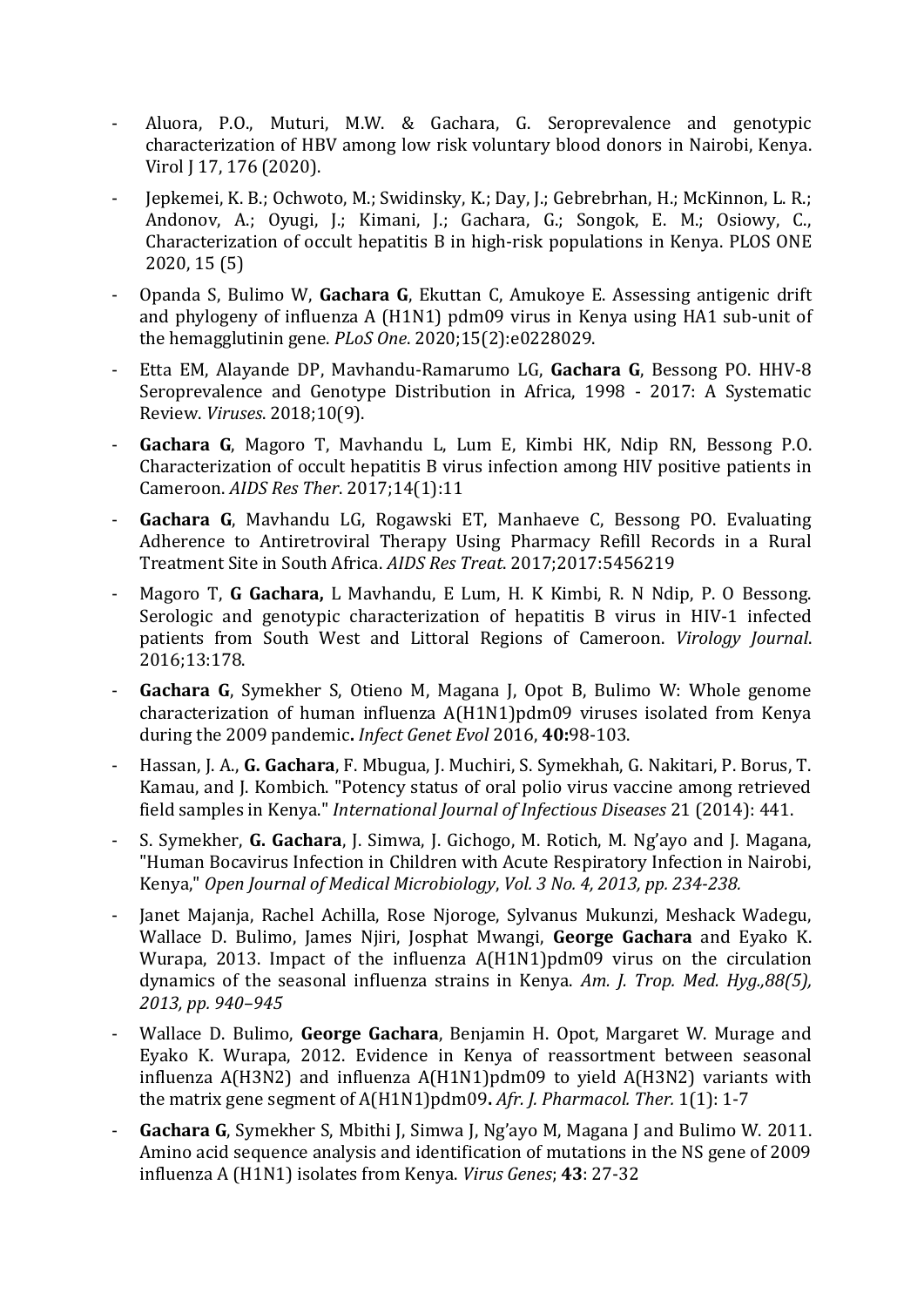- **George Gachara**, Joseph Ngeranwa, Japheth Mukuru Magana, James Maylor Simwa, Peris Wairimu Wango, Samwel Morris Symekher Lifumo and Walter Onalo Ochieng. 2006. Influenza virus strains in Nairobi, Kenya**.** *Journal of Clinical Virology***. 35, (1)**, 117-118.
- 1.2.2 Books and Books Chapters
- 1.2.3 Conference/Workshops/Seminar Papers
- 1.2.3.1 Conference Papers

-

- McManus KA, **Gachara G**, Dillingham R, Bessong PO. *"One HIV clinic's experience: Mortality and associations with mortality in people living with HIV initiated on ART in Limpopo, South Africa"*. A poster presented during the 19th International Conference on Aids and STI's in Africa (ICASA) held from 3rd – 10th December 2017 at the Sofitel Abidjan Hotel Ivoire, Abidjan, Côte d´Ivoire
- **Gachara, George**., Mavhandu, Lufuno., Manhaeve, Cecile, and Bessong, Pascal. *Assessing the cascade of HIV diagnosis, care and treatment in a rural South African setting*. Poster presentation at the 11th International Conference on HIV Treatment and Prevention Adherence held at Fort Lauderdale, MI, USA, May 9- 11, 2016.
- **Gachara, George,** Symekher, Samuel., Otieno, M., Magana, Japheth., Opot, B. and Bulimo, Wallace. *Origins, molecular epidemiology, and genetic diversity of Influenza A(H1N1)pdm09 virus in Kenya: A Bayesian Coalescent Analysis*. Oral Presentation at the 3rd Medical and Veterinary Virus Research in Kenya (MVVR-K) symposium, held at the Hilton Hotel hotel, Nairobi, Kenya, 16<sup>th</sup> -17<sup>th</sup> October 2014
- **Gachara, George,** Symekher, Samuel., Otieno, M., Magana, Japheth., Opot, B. and Bulimo, Wallace. *Evolutionary analyses of influenza A/H1N1pdm virus during the early, peak and late phases of the pandemic in Kenya*. Oral Presentation at the 2nd Medical and Veterinary Virus Research in Kenya (MVVR-K) symposium, held at the Sarova Panafric hotel, Nairobi, Kenya, 18th -19th October 2012.
- S. M. Kaburu, W. Bulimo, **G. Gachara** and J. Ongus. *Burden of human rhinovirus infections in influenza like illnesses in Kenya*. Poster during the 16<sup>th</sup> International Society for Infectious Diseases held on 2nd-5th April 2014 in Cape Town, South Africa.
- **Gachara, George**, Magana, Japheth. , Mbithi, John, Symekher, Samuel and Bulimo, Wallace. *Sequence analysis of the Neuraminidase (NA) gene of pandemic H1N1 influenza A virus in Kenya*. Poster presentation during the XIV International Symposium on Respiratory Viral Infections held on 23rd – 26ndMarch 2012 at the Grand Hyatt Istanbul, Turkey.
- **Gachara, George**, Magana, Japheth., Mbithi, John., Symekher, Samuel and Bulimo, Wallace. *Comparison of selection pressures on the Haemagglutinin (HA) gene of pandemic (2009) and seasonal influenza A viruses in Kenya*. Poster presentation during the XIV International Symposium on Respiratory Viral Infections held on 23rd – 26ndMarch 2012 at the Grand Hyatt Istanbul, Turkey.
- **Gachara, G**, Mbithi, J, Magana, J, Symekher, S and Bulimo, W. *The molecular evolution of two internal genes, M & NS in pandemic H1N1 influenza A virus.* Poster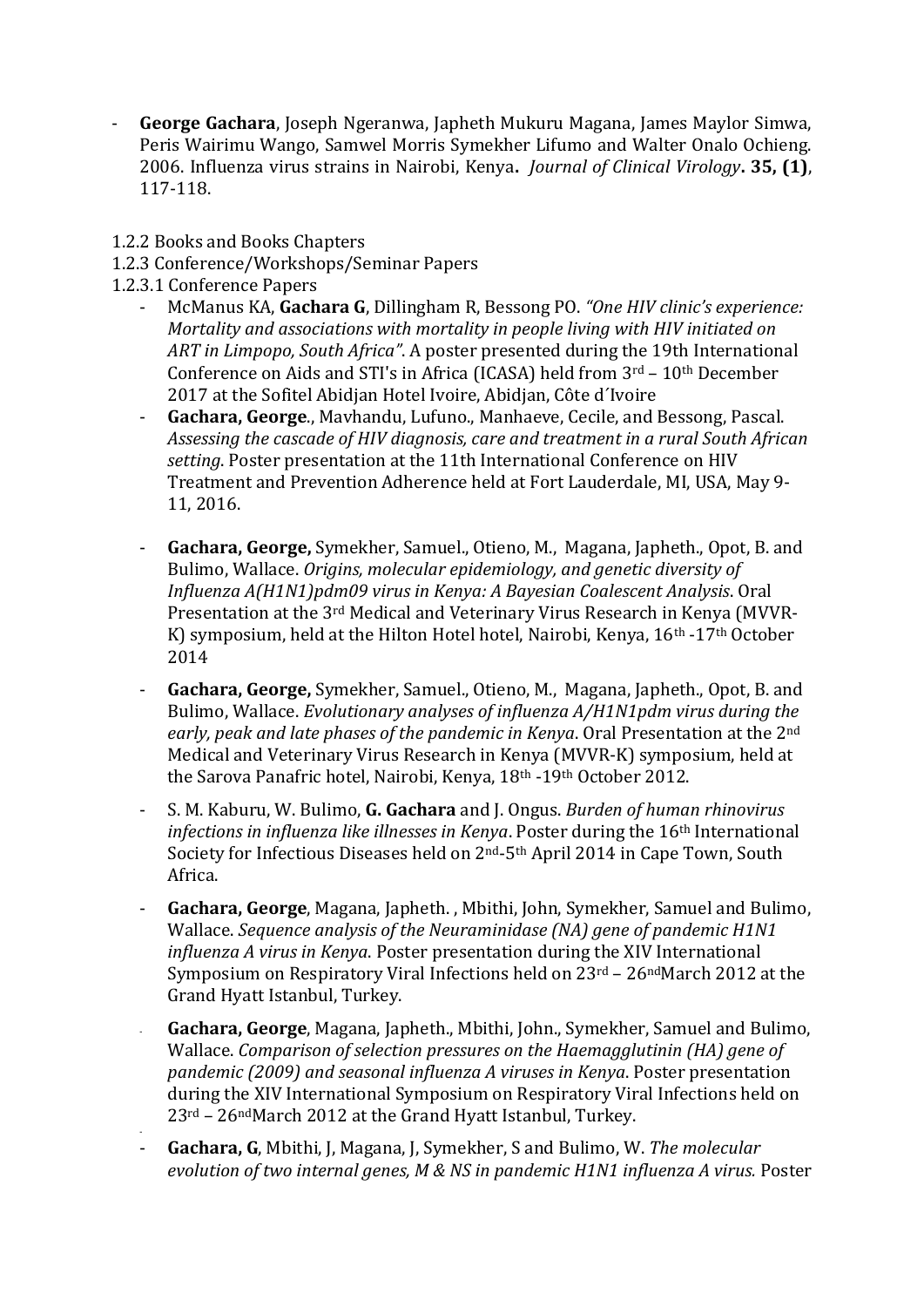presentation during the 1st Medical and Veterinary Virus Research in Kenya (MVVR-K) symposium, held at the Silver Springs Hotel, Nairobi; 8-9 September 2011

- **G. Gachara**, SML. Symekher, J. Simwa, and JM Magana. *Evolutionary Pattern of the Hemagglutinin Gene of Influenza B Viruses isolated in Kenya 2005-2009.* Oral Presentation at the 1<sup>st</sup> KEMRI annual scientific & health (KASH) conference, 9<sup>th</sup> -11th February 2011
- **Gachara, G**., Symekher, S, Mbithi, J, Simwa, J, Ng'ayo, M., and Bulimo, W. *Amino acid sequence analysis and identification of mutations in the NS gene of 2009 influenza A (H1N1) isolates from Kenya***.** Poster Presentation in the 2nd African National Influenza Surveillance and Epidemiology (ANISE) Conference, Noguchi Institute, Accra, Ghana, 11th – 12th January, 2011**.**
- Symekher , S.M.L, **Gachara, G**., Gikera, C., Simwa, J., and Magana, J. *Description of patients positive for Influenza and RSV in a sentinel surveillance site in Nairobi, Kenya*. Poster Presentation in the 2nd African National Influenza Surveillance and epidemiology (ANISE) Conference, Noguchi Institute, Accra, Ghana, 11th – 12th January, 2011**.**
- SML. Symekher, **G. Gachara**, J. Simwa, and JM Magana. *Prevalence and seasonality of Influenza viruses in Nairobi, Kenya; 2001-2009*. Poster Presentation in the 2nd African National Influenza Surveillance and Epidemiology (ANISE) Conference, Noguchi Institute, Accra, Ghana, 11th – 12th January, 2011.
- SML. Symekher, **G. Gachara**, J. Simwa, W. Ochieng and JM Magana. *Trends of influenza virus isolates in Nairobi Kenya between 2005 – 2006.* A poster presentation during the 3rd Annual Makerere University FoM and SPH Scientific Conference 29th -31st August 2007.
- **G. Gachara**, SML. Symekher, and J. Simwa. *Comparison of the haemagglutinin gene of influenza B virus isolated in Nairobi with that of the vaccine strain.* Poster presentation at the 27th African Health Sciences Congress held in Durban, South Africa on 3rd to 7th December 2006.
- **G. Gachara**, SML. Symekher and J. Simwa, *Genetic characterization of influenza viruses isolated in Nairobi, Kenya and their phylogenetic relationship with those isolated recently in Southern Africa.* An oral presentation at the 21st Annual Joint Scientific Meeting held at Arusha International Conference Centre, Tanzania on March 7<sup>th</sup> to 9<sup>th</sup> 2006.
- **Gachara. G**, SML. Symekher, J. Simwa, and W. Ochieng. *Antigenic characterization of influenza viruses isolated in Kenya.* An oral presentation at the 21st Annual Joint Scientific Meeting held at Arusha International Conference Centre, Tanzania on March 7<sup>th</sup> to 9<sup>th</sup> 2006.

## 1.2.3.2 Workshops Papers

# 1.2.3.3 Seminar Papers

- McManus Katie, **Gachara George**, Dillingham Rebecca, Bessong Pascal. *One HIV clinic's experience: Mortality and associations with mortality in people living with HIV initiated on ART in Limpopo, South Africa*. A poster presented during the 19th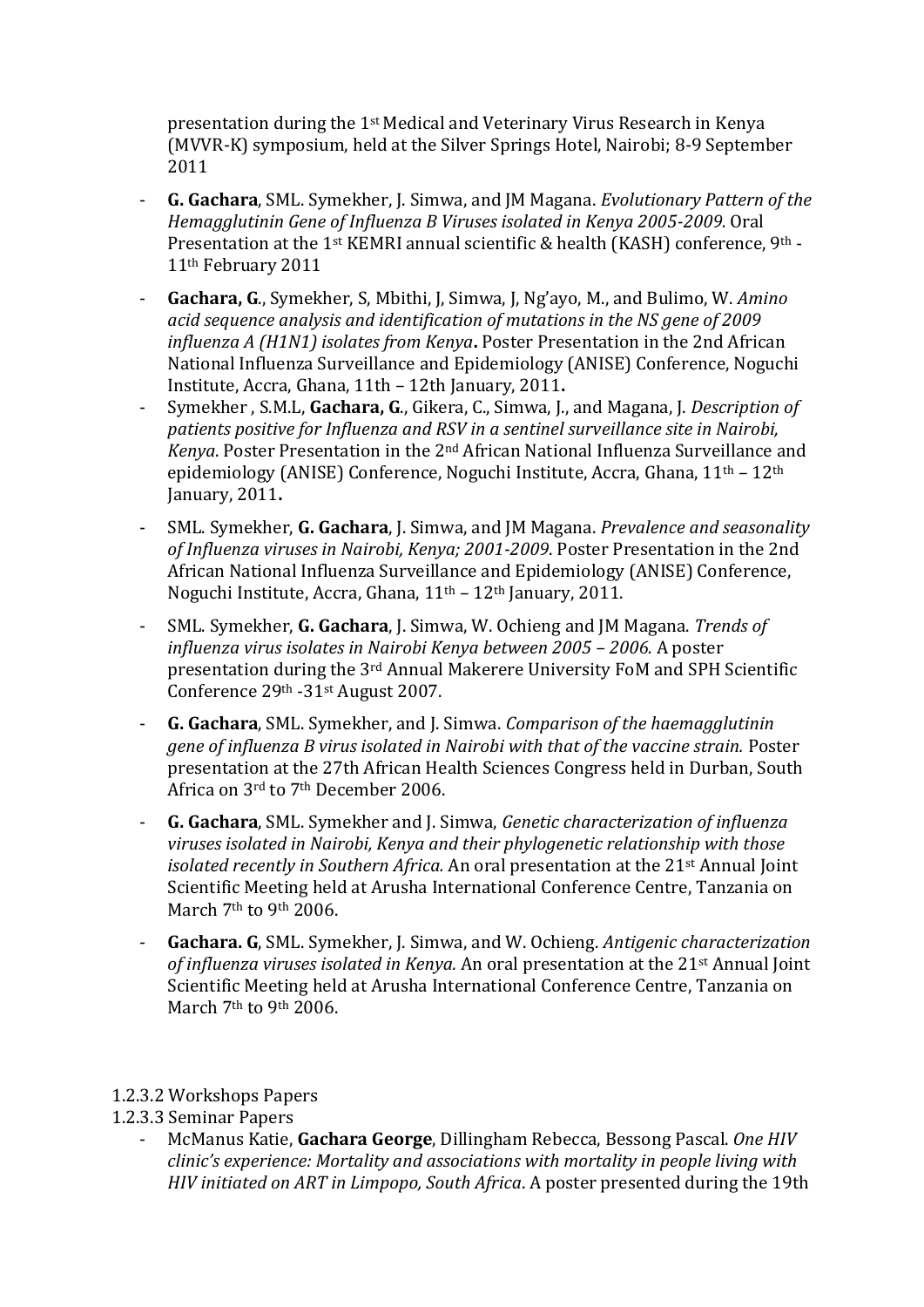International Conference on Aids and STI's in Africa (ICASA) held from 3rd – 10th December 2017 at the Sofitel Abidjan Hotel Ivoire, Abidjan, Côte d´Ivoire

- **Gachara, George**., Mavhandu, Lufuno., Manhaeve, Cecile, Rogawski, E, and Bessong, Pascal. *Evaluating adherence to antiretroviral therapy using pharmacy refill records in a rural treatment site in South Africa.* Oral presentation at the International Symposium on Global Health Research in Africa, held at the 2 Ten Hotel, Thohoyandou,South Africa, 16-17 March 2017
- **Gachara, George**., Mavhandu, Lufuno., Lum, Emmaculate., Kimbi, Helen., Ndip, Roland, and Bessong, Pascal. *Serologic and genotypic characterization of hepatitis B virus in HIV-1 infected patients from South West and Littoral Regions of Cameroon.* Oral presentation at the International Symposium on Global Health Research in Africa, held at the 2 Ten Hotel, Thohoyandou, South Africa, 16-17 March 2017
- **Gachara, G**., Symekher, S, Mbithi, J, Simwa, J, and Bulimo, W. *Mutational analysis of the NS gene of pandemic H1N1/09 influenza virus in Kenya* An oral presentation at the Kenya Young Scientists (KEYS) Seminar series 4 held at Jumuia guest house, Kisumu Kenya on 22nd October 2010.

## 1.2.5 Student Co-authored Publications

- Milanoi S, Ongus JR, **Gachara G**, Coldren R, Bulimo W: Serotype and genetic diversity of human rhinovirus strains that circulated in Kenya in 2008. *Influenza and Other Respiratory Viruses* 2016. *Doi: 10.1111/irv.12373*

# 1.2.4 Other Publications

### - 1.3 Research -

#### - 1.4 Funded Projects

-

### - 1.5 Conferenced/Workshops/Seminars Attended

# 1.5.1 Conferences Attended

#### - 1.5.1 Workshops Attended

| $-15^{\text{th}} - 17^{\text{th}}$ June 2010 | Applied Biosystems 7500 Fast Real-Time PCR System     |
|----------------------------------------------|-------------------------------------------------------|
|                                              | Training Course held at KEMRI-CVR, Nairobi, Kenya.    |
| $-31$ October $-2$ Nov 2011                  | Working with the Human Genome Sequence workshop       |
|                                              | held at KEMRI/Wellcome Trust Research Programme,      |
|                                              | Kilifi, Kenya.                                        |
| - 23 April – 27 April 2012                   | The theory and implementation of various phylogenetic |
|                                              | methods. Conducted by NESCent and held at             |
|                                              | KEMRI/Wellcome Trust Research Programme, Kilifi,      |
|                                              | Kenya                                                 |
| $-16$ Sept $-18$ Sept 2014                   | WHO/TDR Scientific Research Publication and Grant     |
|                                              | Writing Workshop held at KCB training centre, Nairobi |
| $-9th$ Oct $-15th$ Oct 2016                  | 3rd Annual Short Course in Medical Virology of the    |
|                                              | Global Virology Network (GVN), Baltimore, MD, USA     |
| $-1st$ Oct 2015 - 30th Nov 2016              | Water and Health in Limpopo (WHIL) Post-Doctoral      |
|                                              | Fellow                                                |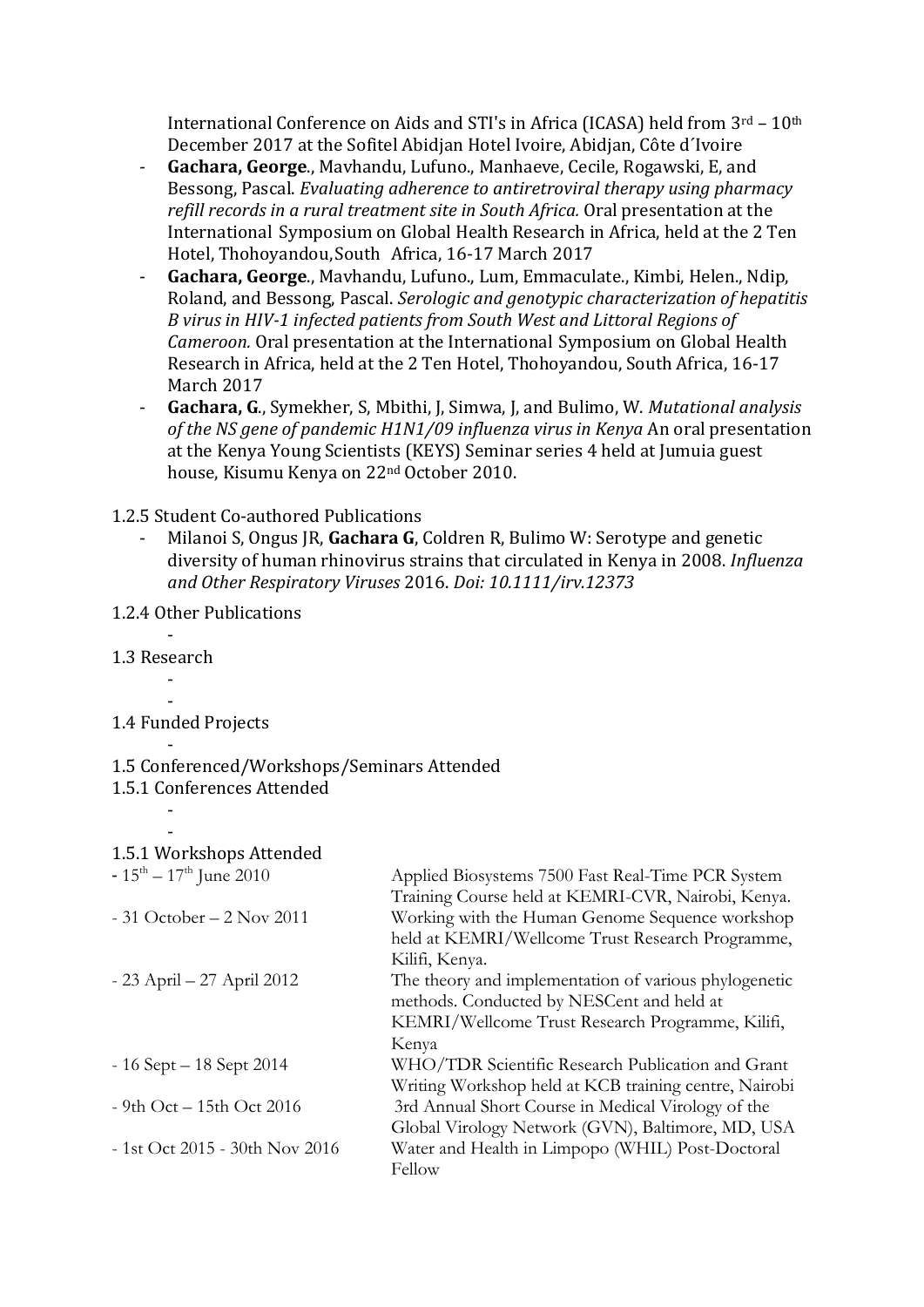# 1.5.1 Seminars Attended

- 1.6 Supervision of Postgraduate Students

1.6.1 Masters

- Jumba Gweyani Gloria **(**W64/70261/2011, University of Nairobi 2012-2015) MSc Thesis "Molecular Characterization of Influenza B viruses isolated during Influenza surveillance in Kenya from 2011-2012"
	- **Role:** Co-supervisor

**Status:** Graduated

- Nchagwa Edward Mangare (P150/CE/24316/2013, Kenyatta University) MSc Thesis "Seroprevalence of Cytomegalovirus infection and associated risk factors among HIV infected patients attending Thika Level 5 Hospital, Kenya"
	- **Role:** Co-supervisor

**Status:** Graduated

- Sylvia Milanoi Kaburu (TM305-1439/2010, Jomo Kenyatta University of Agriculture and Technology) MSc thesis "Molecular characterization of human Rhinovirus strains circulating in Kenya during a surveillance of influenza like illness" **Role:** Co-supervisor **Status:** Graduated
- Issa Suleiman (P150/CE/24988/2013, Kenyatta University) MSc Thesis "Detection and molecular characterization of antibiotic resistance genes in *Pseudomonas* isolates from selected hospitals in Mombasa County, Kenya" **Role:** Supervisor **Status:** Graduated
- Okoti Patrick Aluora (P150/28634/2015, Kenyatta University) MSc "Genotypic characterization of Hepatitis B virus among voluntary blood donors in Nairobi regional blood transfusion centre, Kenya" **Role:** Supervisor **Status:** awaiting defence
- Eric Kitangala Ayieza (P150/28478/2015, Kenyatta University) Msc "Determination of the molecular characteristics of Hepatitis C virus among low risk populations in Kenya"

**Role:** Supervisor

**Status:** Data collection

 Beatrice J Kiptoon (P150/37201/2016, Kenyatta University) MSc "Determination and characterization of occult Hepatitis B in high-risk populations in Kenya" **Role:** Supervisor **Status:** Data analysis

1.6.2 Ph. D

 Peris Auma Ambala (P97/38389/2016, Kenyatta University) PhD "Molecular characterization of *Filoviruses* circulating In Humans, Wild Caught Non-Human Primates, Bats and Rodents in Kenya **Role:** Supervisor **Status:** Third year